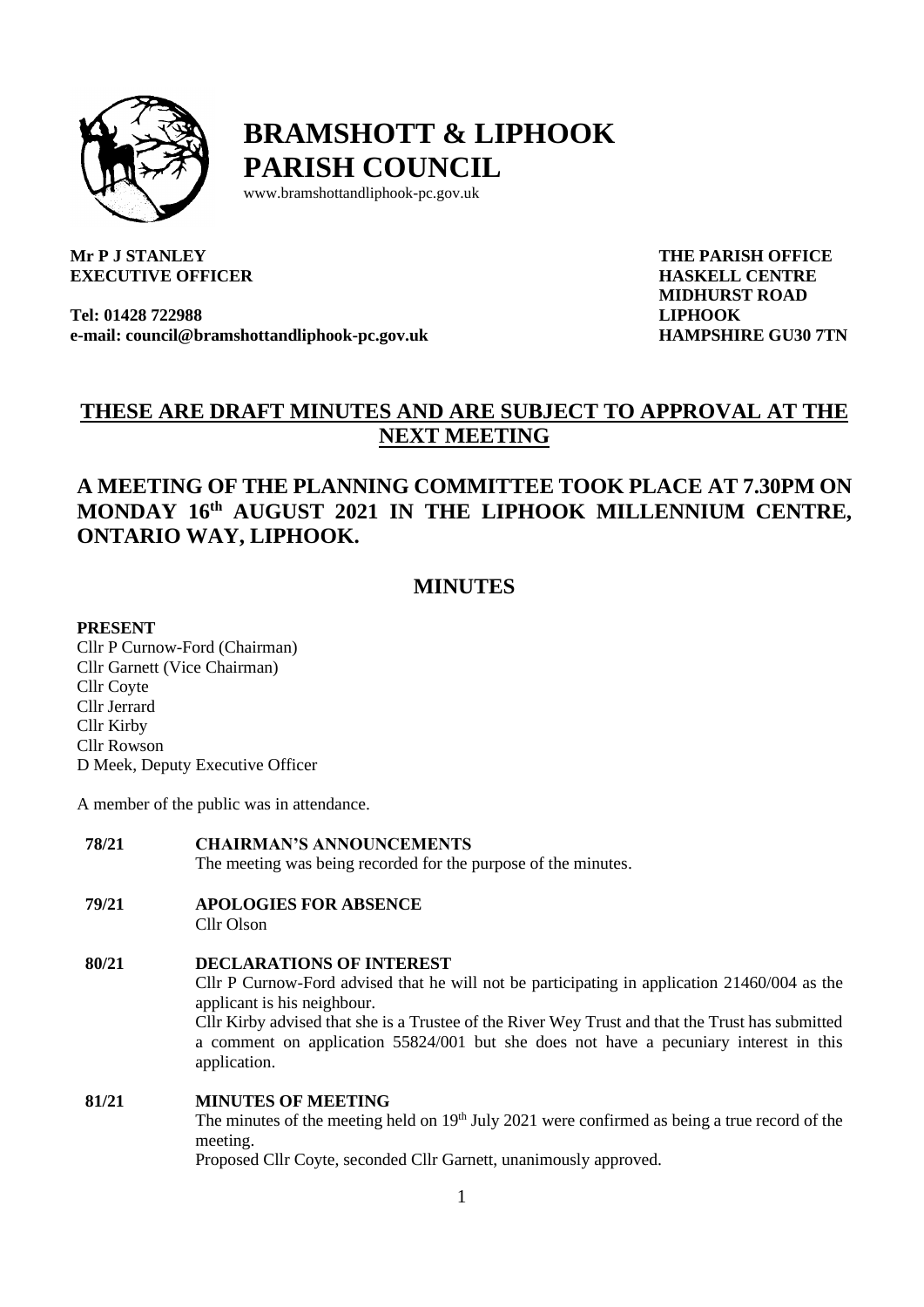#### **82/21 MATTERS ARISING FROM THE MINUTES**

Although it was not a matter arising, Cllr Garnett queried whether comments on applications can be received from an absent councillor. The Deputy Executive Officer advised that it is for the committee to agree on its response to an application regardless of any comments received. Cllr Garnett further queried where she can find the Council's comments on previous applications. The Deputy Executive Officer advised that these can be found either on the planning authority's website or in the committee meeting minutes.

#### **83/21 FORTHCOMING PLANNING COMMITTEE MEETINGS**

Forthcoming Planning Committee Meeting dates at East Hampshire District Council (EHDC) and the South Downs National Park Authority (SDNPA) were noted.

**84/21 PUBLIC PARTICIPATION SESSION**

Meeting Adjourned

#### **Public Questions - Items not on the Agenda**

There were no questions from the public.

#### **Public Participation – Items on the Agenda**

The member of public advised that he is interested in the committee's response to application 34310/049.

Meeting reconvened**.**

**85/21 PLANNING APPLICATIONS**

| 85/21.1 | 59023/001 HSE                                            |  |
|---------|----------------------------------------------------------|--|
|         | Erection of a detached car port to the front of property |  |
|         | 2 Hunterswood, Liphook, GU30 7ZF                         |  |
|         |                                                          |  |

**Decision No objection**

- **85/21.2 59363 LDCP**
	- **Lawful Development Certificate for Proposed Use or Development - Loft conversion with a rear dormer and 3 No. roof windows to front roof slope** 59 The Avenue, Liphook, GU30 7QS
- **Decision Noted**

## **85/21.3 30100 HSE Single storey rear extension and first floor extension, new window and tile-hanging** 62 Haslemere Road, Liphook, GU30 7BN

- **Decision No objection**
- **85/21.4 26173/029 FUL New vehicle entrance into the Care Home site from London Road** Greenbanks Nursing Home, 29 London Road, Liphook, GU30 7AP **Decision Objection** Support the comments submitted by the Highway Authority.

## **85/21.5 55491/001 HSE**

**Single storey side and rear extension, increase in roof height to create habitable accommodation in roof space & front porch** Beaulieu, Hammer Vale, Liphook, GU27 1QG **Decision No objection**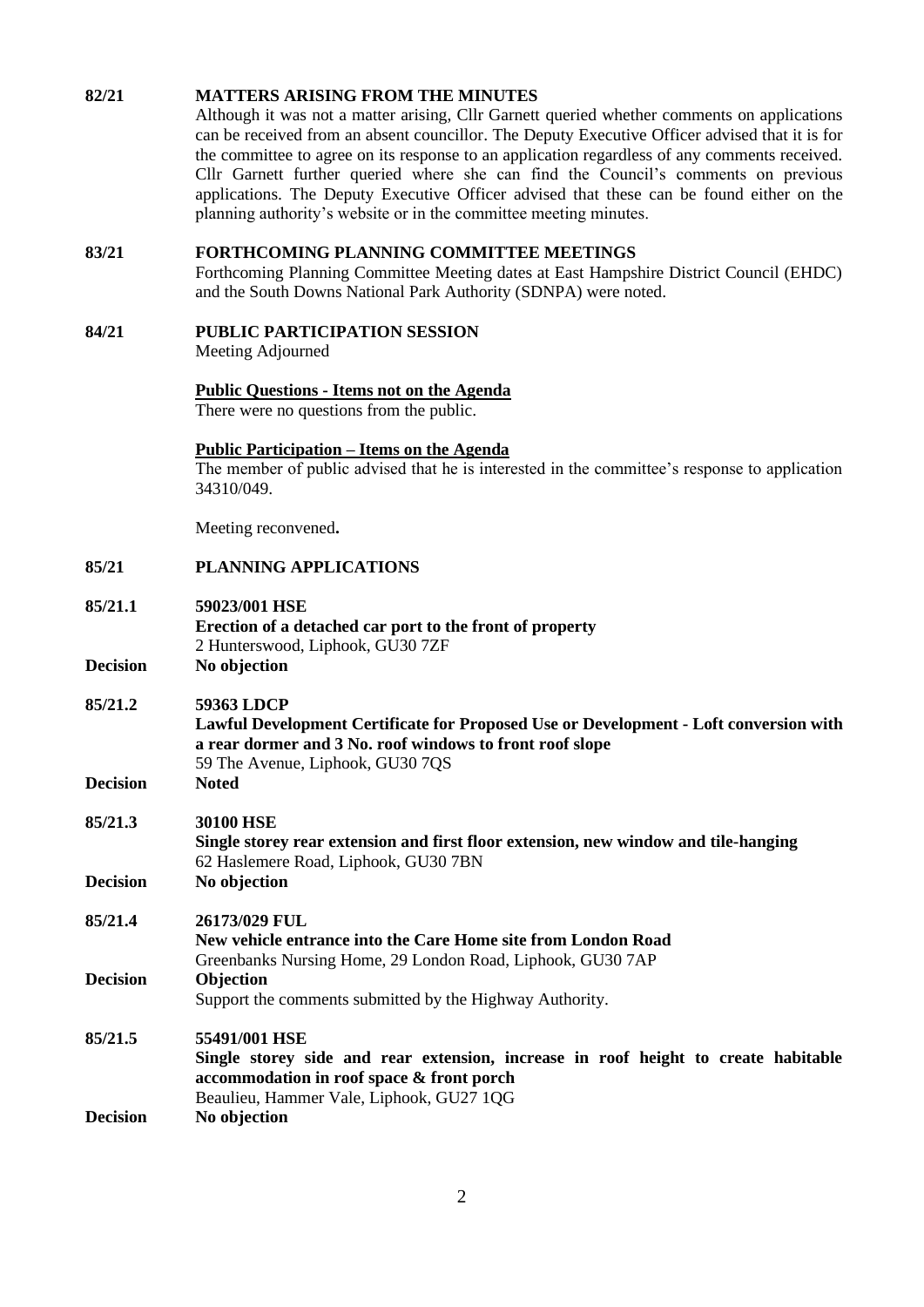| 85/21.6         | 54682/001 HSE<br>Proposed Demolition of 2no large Sheds and 1no Single garage and proposed flat roof<br>double garage.<br>19 The Avenue, Liphook, GU30 7QD                                                                                                                                                                                                                                                                                                                                                                                                                                                                                                                                                                                                                                                                                                                                                           |
|-----------------|----------------------------------------------------------------------------------------------------------------------------------------------------------------------------------------------------------------------------------------------------------------------------------------------------------------------------------------------------------------------------------------------------------------------------------------------------------------------------------------------------------------------------------------------------------------------------------------------------------------------------------------------------------------------------------------------------------------------------------------------------------------------------------------------------------------------------------------------------------------------------------------------------------------------|
| <b>Decision</b> | No objection                                                                                                                                                                                                                                                                                                                                                                                                                                                                                                                                                                                                                                                                                                                                                                                                                                                                                                         |
| 85/21.7         | 34310/049 VOC<br>Variation of conditions 3 (Drainage strategy), 5 (landscaping) and 14 (approved plans) of<br>planning permission 34310/021 to allow changes outlined in letter Tectra Tech Plannng 15<br>January 2021.                                                                                                                                                                                                                                                                                                                                                                                                                                                                                                                                                                                                                                                                                              |
| <b>Decision</b> | Land at Lowsley Farm - Phase 1, Longmoor Road, Liphook<br>Hampshire County Council commented on $12th$ August 2021 that they have inadequate<br>information to consider the application as a whole therefore we are not commenting on the<br>proposed application as a whole. When a complete application is submitted, we would like to<br>be consulted.                                                                                                                                                                                                                                                                                                                                                                                                                                                                                                                                                            |
|                 | However, we do feel that the costs associated with the proposed borehole should not fall on the<br>purchasers of properties on the development as this is a fault that the developers should have<br>dealt with prior to initiating work on the site.                                                                                                                                                                                                                                                                                                                                                                                                                                                                                                                                                                                                                                                                |
| 85/21.8         | 54380/004 FUL<br>Change of use of the former Travelodge to 6 self contained office units, demolition of the<br>existing porch, removal of 6 windows at ground floor level and replace with 6 doors to<br>serve the individual office units, conversion of the existing Starbucks building into a drive-<br>thru, the provision of a new access road and parking areas for the proposed drive-thru,<br>the provision of a new access, access road and parking area to serve the proposed offices,<br>the provision of a new boundary fence between the proposed drive-thru and office uses<br>and installation of 24 photovoltaic panels on roof of Travelodge building.<br>Starbucks (north bound), Liphook By-Pass, Liphook, GU30 7TT                                                                                                                                                                               |
| <b>Decision</b> | No objection                                                                                                                                                                                                                                                                                                                                                                                                                                                                                                                                                                                                                                                                                                                                                                                                                                                                                                         |
| 85/21.9         | 36714/003 HSE<br><b>Erection of replacement garage</b><br>Holly Bank, Devils Lane, Liphook, GU30 7DB                                                                                                                                                                                                                                                                                                                                                                                                                                                                                                                                                                                                                                                                                                                                                                                                                 |
| <b>Decision</b> | No objection                                                                                                                                                                                                                                                                                                                                                                                                                                                                                                                                                                                                                                                                                                                                                                                                                                                                                                         |
| 85/21.10        | 21460/004 FUL<br>Retrospective application for a Change of use of field from agricultural to equestrian for<br>a period of 5 years                                                                                                                                                                                                                                                                                                                                                                                                                                                                                                                                                                                                                                                                                                                                                                                   |
| <b>Decision</b> | Elm Grove Farm, Burgh Hill Road, Bramshott, Liphook, GU30 7RQ<br>No objection in principle to change of use to equestrian but suggest the following to be<br>addressed:<br>1. The gates should be set back to ensure a vehicle such as a horsebox or a large vehicle and<br>trailer can wait off the road and does not impede the flow of traffic as per Highways<br>recommendations.<br>2. The development should only be used for private, non-commercial stabling and for no<br>other purpose.<br>3. There should be an approved method of disposal of any manure and waste off site to ensure<br>there is no adverse impact on the neighbouring properties from odours or effluent.<br>4. Any stables or vehicles left on the site should be temporary only.<br>5. Once equestrian use ceases, any buildings or associated vehicles should be removed and<br>the land restored to former agricultural condition. |
| 85/21.11        | 59391 HSE<br>Alterations to roof to accommodate habitable rooms. Single storey extension to existing<br>garage and internal changes                                                                                                                                                                                                                                                                                                                                                                                                                                                                                                                                                                                                                                                                                                                                                                                  |
| <b>Decision</b> | 62a Church Road, Bramshott, Liphook, GU30 7SH<br>No objection<br>3                                                                                                                                                                                                                                                                                                                                                                                                                                                                                                                                                                                                                                                                                                                                                                                                                                                   |